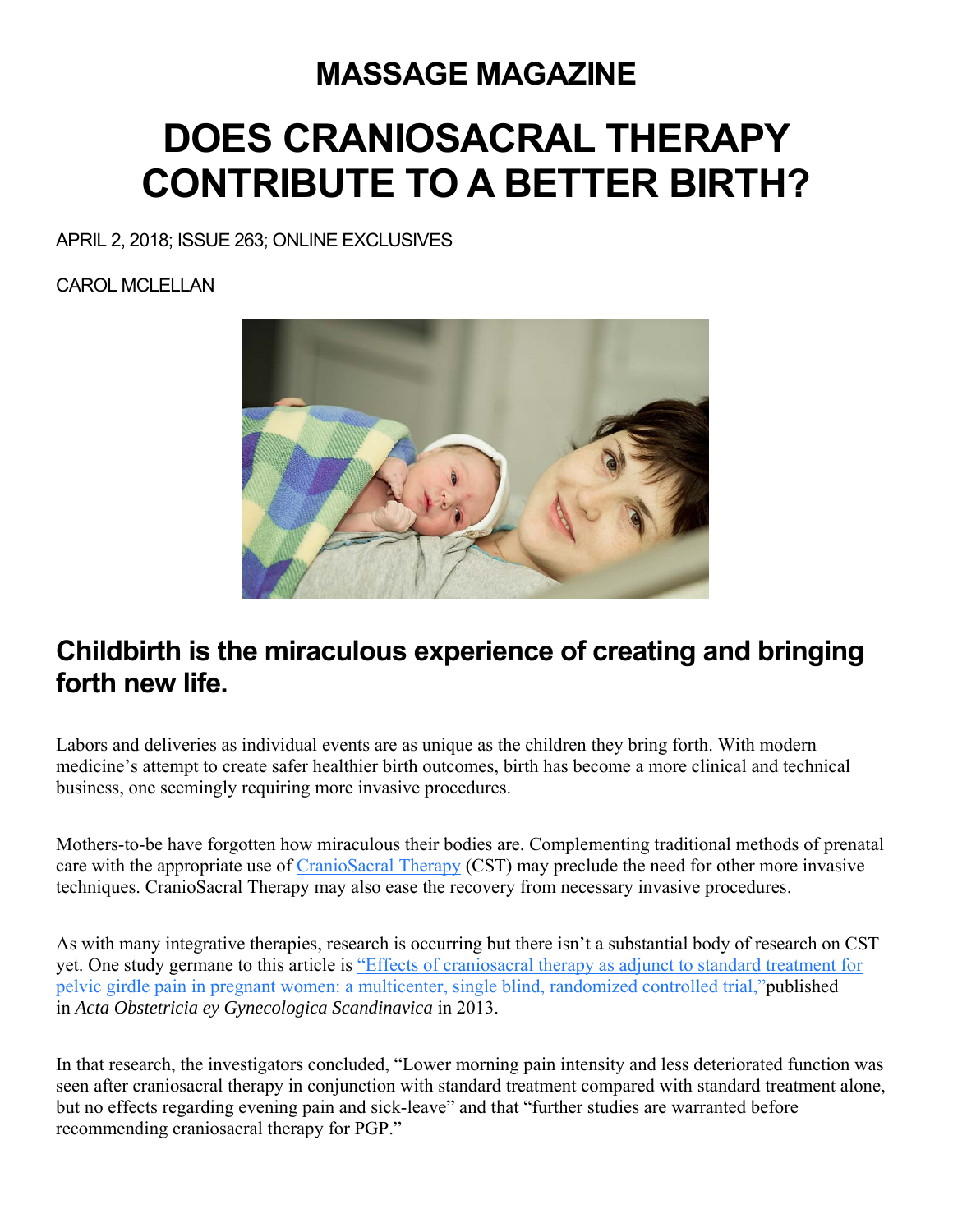Ideally, the birth will be remembered as a wonderful experience and the labor a labor of love. I introduced CST in a hospital at Naval Hospital Lemoore to expecting parents in the prenatal setting, and on the labor and delivery unit. "Our patients who had CST during their labor loved their birth experience," said Sandra DeGroot, RN, CNM, CAPT, Nurse Corps USN, Retired, Former Commanding Officer of Naval Hospital Lemoore.

"The benefits to mothers and infants are numerous," she added. "In fact, I am now such a strong proponent of CST that I will go on record to say that it is essential for CST to be integrated into mainstream hospital practice."

#### **Body Intelligence**

Understanding a women's amazing body intelligence, as observed in the miraculous intelligence during gestation, is a good example of why we should follow its lead. This is why CST works so well, it is based on trusting the intelligence and inner wisdom of the body to follow its lead. With the premise that the body wants to correct itself, and that both mother and baby (fetus) know what needs to be undertaken to affect a successful delivery, there are a number of CranioSacral techniques that have been created to facilitate labor and delivery.

These techniques can help to empower a mom to communicate with her baby and to feel more confident and positive. (Massage therapists employed or contracted with hospitals should possess a liability insurance policy that covers many modalities and protects them in case of client accident or injury.)

Treating mom with CST during pregnancy allows her to be in more optimum condition for an optimal birth experience and more confident. This is true also for the father or other parent. I attended a birth where the father was a jet fighter pilot in the military. Dad had attended a few of mom and baby's CST sessions during pregnancy. He went from being hands-off, sit-back kind of dad to fully involved in the pregnancy and birth. One of the most positive and powerful things I've ever heard in all the hundreds of births I've attended, was this dad at every one of mom's strong contractions leaning into her belly and saying to baby, "Mom's powerhugging you out … one more power hug."

#### **CranioSacral Therapy for Pregnancy**

More often than not, we hear of the struggle and difficulty surrounding birth. With the help of CST before and during labor it is possible for baby's journey and entrance into the world to be a more positive experience. It is important to stay tuned into the baby as well as mom. A mother doesn't just give birth; birth is an interaction between two human beings, the mother and her baby.

Realizing that baby's journey is also a tidal wave of sensation, a sensory experience so vast we can barely conceive of it. A vaginal delivery represents baby's first CST treatment, spinal mobilization, myoneural system treatment and sensory-stimulation session plus more—all to prepare the baby for transition from life in the womb to the outside world.

Helping women feel less fear and more confidence can empower moms-to-be to remember how miraculous their bodies are. "With the use of CranioSacral Therapy, I found I was confident in birth and was able to recover from my delivery within hours as compared to the weeks that it took with my previous two pregnancies," said client "Cathy."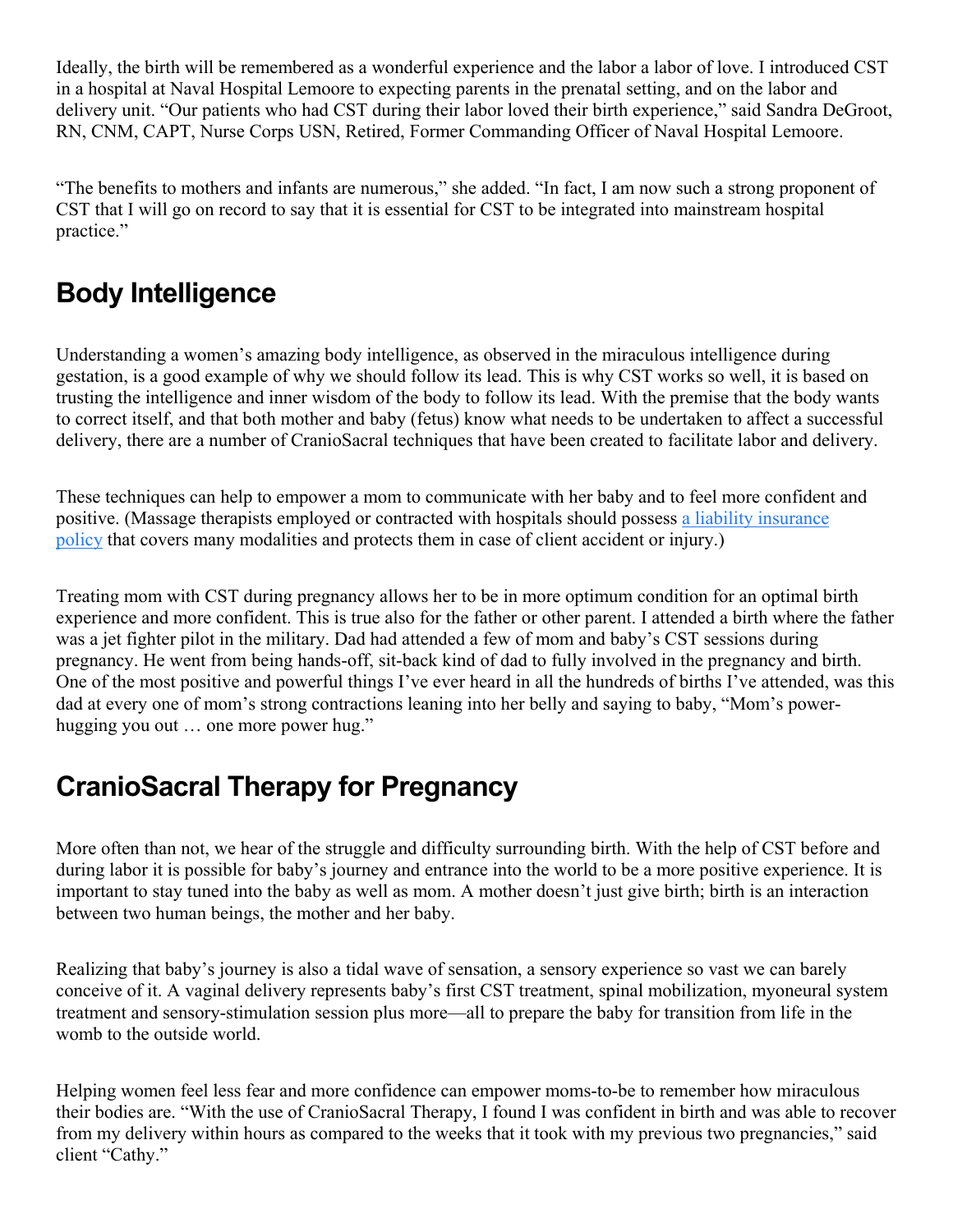### **Clinical Discoveries**

Through the ongoing use of CST during pregnancy and delivery, the following findings have been noted:

- CST has been able to be used instead of Pitocin to both start or augment labor.
- Adequate progress for the active phase of the first stage of labor (4-10 cm dilation) 1.0 cm per hour mothers receiving CST have not shown any evidence of prolonged labor.
- Infants born to those mothers who have received epidurals have shown non-negative effects of the epidural.
- While having a baby quickly may imply more efficiency, speed is not necessarily a sought-after goal. Optimizing whatever time it takes is the goal.
- None of the babies born have required resuscitative efforts.
- Common phrases used by mothers after first few weeks include: "good babies, alert, not fussy, at peace with him or her, calm."
- Mothers report recovering more quickly and that the adjustment to motherhood is not difficult, or not as difficult compared with the birth of their other children.
- Breastfeeding seems to be more easily accomplished and parents seem to be enjoying their children more.
- Employing the techniques we have developed appear to be producing consistent, predictable results.
- Applying CranioSacral Therapy for pregnancy in the first labor and deliver appears to help the mother through subsequent labors and deliveries.
- Involving siblings strengthens bonds between newborns and older children.

## **CST Postpartum**

The biological process is the naturally programmed and instinctive biological process of development and growth throughout pregnancy and birth. If the development is interrupted by events before it goes to its natural conclusion, dysfunctions can occur. While the story of the event or incident that caused the dysfunction cannot be changed, CranioSacral Therapy for pregnancy can change the story held in the cells to rewrite the script.

Skin-to-skin bonding with mom and dad is important for emotional as well as brain development. CST can be applied directly after birth if appropriate right away; for example, a CST treatment can aid in the latch for breastfeeding. It is important that the CST practitioner does not get in the way of the mother and child connection. Baby can be treated right on mom.

All of the changes that mom goes through during her pregnancy can cause changes in her posture that can create issues postpartum. One of the most commonly seen by the CST practitioner is what CST developer John E. Upledger, DO, OMM, referred to as the triad of compression/depression. Upledger noticed a correlation between idiopathic endogenous depression (internal depression of unknown origin) and three areas of compression held on the same clients. They are the sphenobasilar junction, the occipital cranial base and L5-S1.

Everyone who had idiopathic endogenous depression had compression in these three areas. These three areas are commonly compressed in postpartum moms because of the postural changes and stress on her body. It is very common, in my experience, that new moms who have postpartum depression or the baby blues are really suffering from this triad effect. It is easily correctable by a properly trained CST practitioner.

The craniosacral system surrounds the central nervous system (CNS), so it is very effective at helping depression also by calming the CNS and encouraging parasympathetic response. Some of the improvements